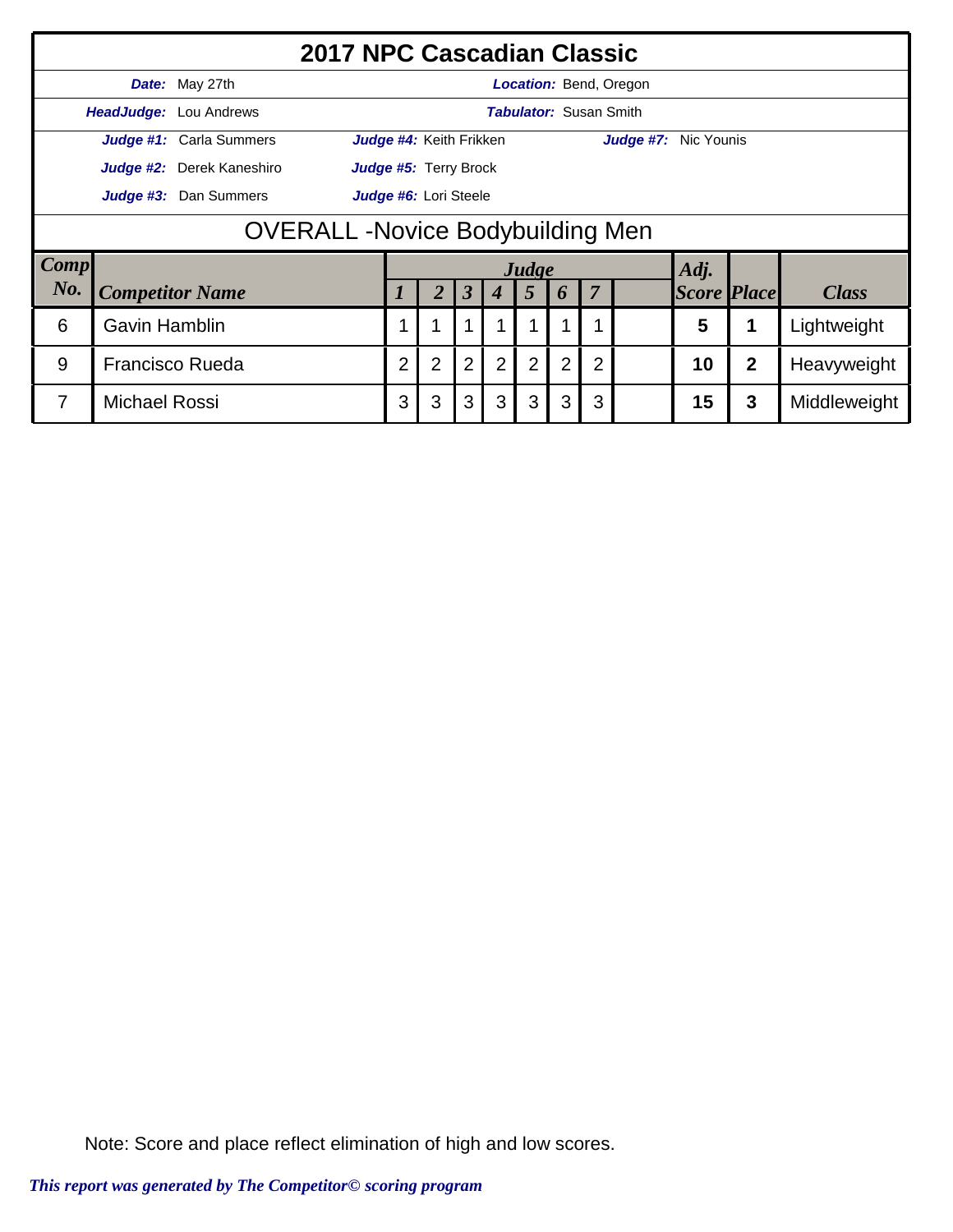|             |                                                |                           | 2017 NPC Cascadian Classic                   |   |                         |   |                               |                |                |                               |                    |              |                    |  |
|-------------|------------------------------------------------|---------------------------|----------------------------------------------|---|-------------------------|---|-------------------------------|----------------|----------------|-------------------------------|--------------------|--------------|--------------------|--|
|             |                                                | <b>Date:</b> May 27th     |                                              |   |                         |   |                               |                |                | <b>Location: Bend, Oregon</b> |                    |              |                    |  |
|             |                                                | HeadJudge: Lou Andrews    |                                              |   |                         |   | <b>Tabulator: Susan Smith</b> |                |                |                               |                    |              |                    |  |
|             |                                                | Judge #1: Carla Summers   | <b>Judge #4: Keith Frikken</b>               |   |                         |   |                               |                |                | <b>Judge #7:</b> Nic Younis   |                    |              |                    |  |
|             |                                                | Judge #2: Derek Kaneshiro | <b>Judge #5: Terry Brock</b>                 |   |                         |   |                               |                |                |                               |                    |              |                    |  |
|             | Judge #3: Dan Summers<br>Judge #6: Lori Steele |                           |                                              |   |                         |   |                               |                |                |                               |                    |              |                    |  |
|             | <b>OVERALL</b> - Masters Bodybuilding Men      |                           |                                              |   |                         |   |                               |                |                |                               |                    |              |                    |  |
| <b>Comp</b> |                                                |                           |                                              |   |                         |   | Judge                         |                |                |                               | Adj.               |              |                    |  |
| No.         |                                                | <b>Competitor Name</b>    |                                              |   | $\overline{\mathbf{3}}$ |   | 5                             | 6              | 7              |                               | <b>Score Place</b> |              | <b>Class</b>       |  |
| 19          |                                                | <b>Christopher Lovell</b> | $\overline{2}$<br>1<br>5<br>$\mathbf 1$<br>1 |   |                         |   |                               |                |                |                               |                    |              | Over 50            |  |
| 15          | <b>Brad Potter</b>                             |                           | 2                                            | 2 | $\overline{2}$          | 1 | $\overline{2}$                | $\overline{2}$ | $\overline{2}$ |                               | 10                 | $\mathbf{2}$ | Over <sub>40</sub> |  |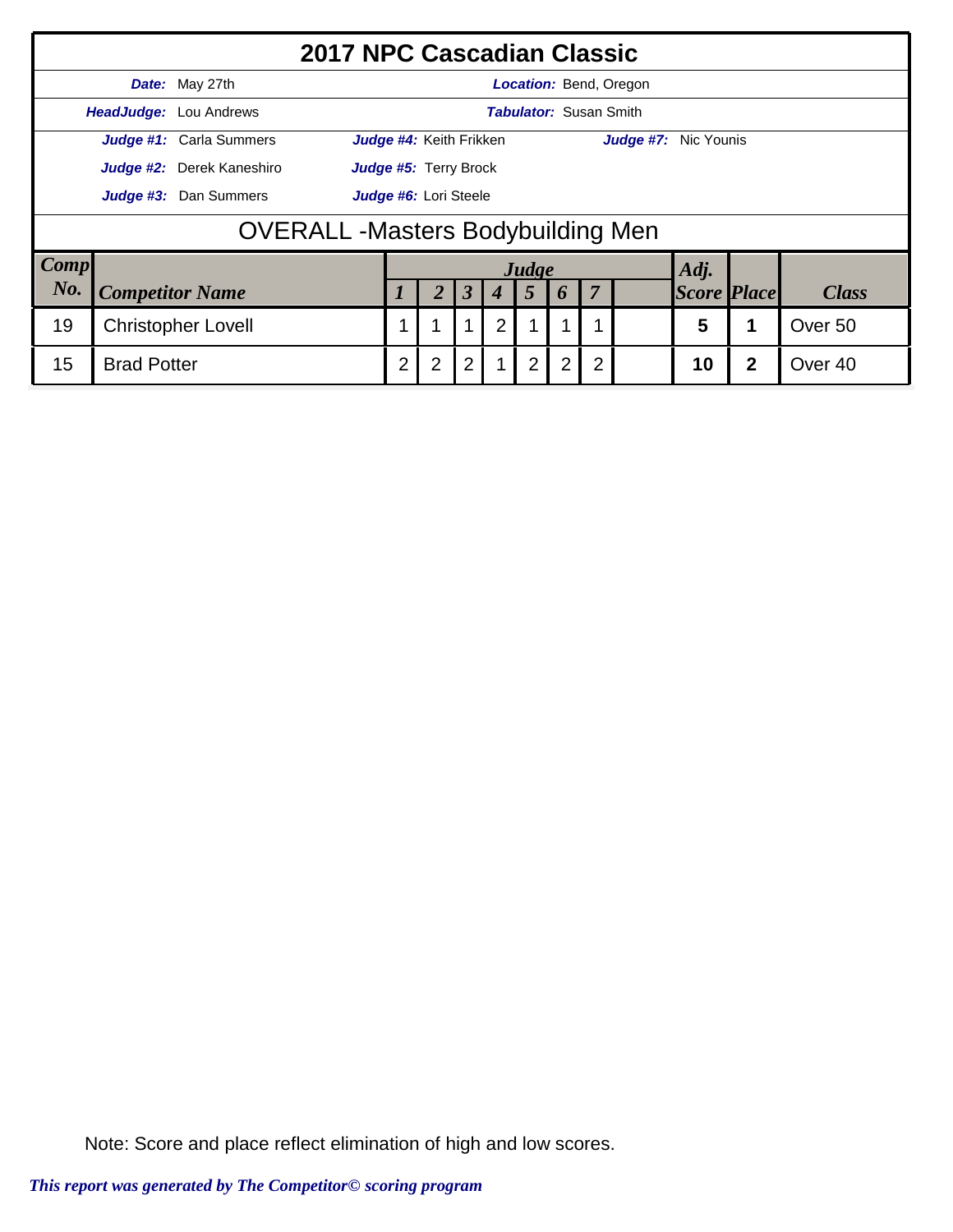|        |                                       |                               | <b>2017 NPC Cascadian Classic</b> |                |                         |                      |                  |       |                |                               |                        |                    |                |                     |
|--------|---------------------------------------|-------------------------------|-----------------------------------|----------------|-------------------------|----------------------|------------------|-------|----------------|-------------------------------|------------------------|--------------------|----------------|---------------------|
|        |                                       | Date: May 27th                |                                   |                |                         |                      |                  |       |                |                               | Location: Bend, Oregon |                    |                |                     |
|        |                                       | <b>HeadJudge:</b> Lou Andrews |                                   |                |                         |                      |                  |       |                | <b>Tabulator: Susan Smith</b> |                        |                    |                |                     |
|        |                                       | Judge #1: Carla Summers       |                                   |                | Judge #4: Keith Frikken |                      |                  |       |                |                               | Judge #7: Nic Younis   |                    |                |                     |
|        |                                       | Judge #2: Derek Kaneshiro     |                                   |                | Judge #5: Terry Brock   |                      |                  |       |                |                               |                        |                    |                |                     |
|        |                                       | Judge #3: Dan Summers         | Judge #6: Lori Steele             |                |                         |                      |                  |       |                |                               |                        |                    |                |                     |
|        | <b>OVERALL -Open Bodybuilding Men</b> |                               |                                   |                |                         |                      |                  |       |                |                               |                        |                    |                |                     |
| Comp   |                                       |                               |                                   |                |                         |                      |                  | Judge |                |                               |                        | Adj.               |                |                     |
| $N0$ . |                                       | <b>Competitor Name</b>        |                                   |                | 2                       | $\boldsymbol{\beta}$ | $\boldsymbol{4}$ | 5     | 6              | $\overline{7}$                |                        | <b>Score Place</b> |                | <b>Class</b>        |
| 34     | Abdulla Musa                          |                               |                                   |                |                         |                      |                  |       | 2              |                               |                        | 5                  | 1              | Heavyweight         |
| 36     |                                       | <b>Christopher Lovell</b>     |                                   | $\overline{2}$ | $\overline{2}$          | $\overline{2}$       | $\overline{4}$   | 2     | $\overline{4}$ | $\overline{2}$                |                        | 12                 | $\overline{2}$ | <b>Super Heavy</b>  |
| 31     | <b>Jake Toll</b>                      |                               |                                   |                |                         | 4                    | $\overline{2}$   | 3     |                | 3                             |                        | 14                 | 3              | <b>Light Heavyw</b> |
| 20     | Nelson Issangya                       |                               |                                   |                | 4                       | 3                    | 3                | 5     | 3              | 4                             |                        | 18                 | 4              | Lightweight         |
| 22     |                                       | Hashim Almutlaq               |                                   | 5              | 5                       | 5                    | 5                | 4     | 5              | 5                             |                        | 25                 | 5              | Middleweight        |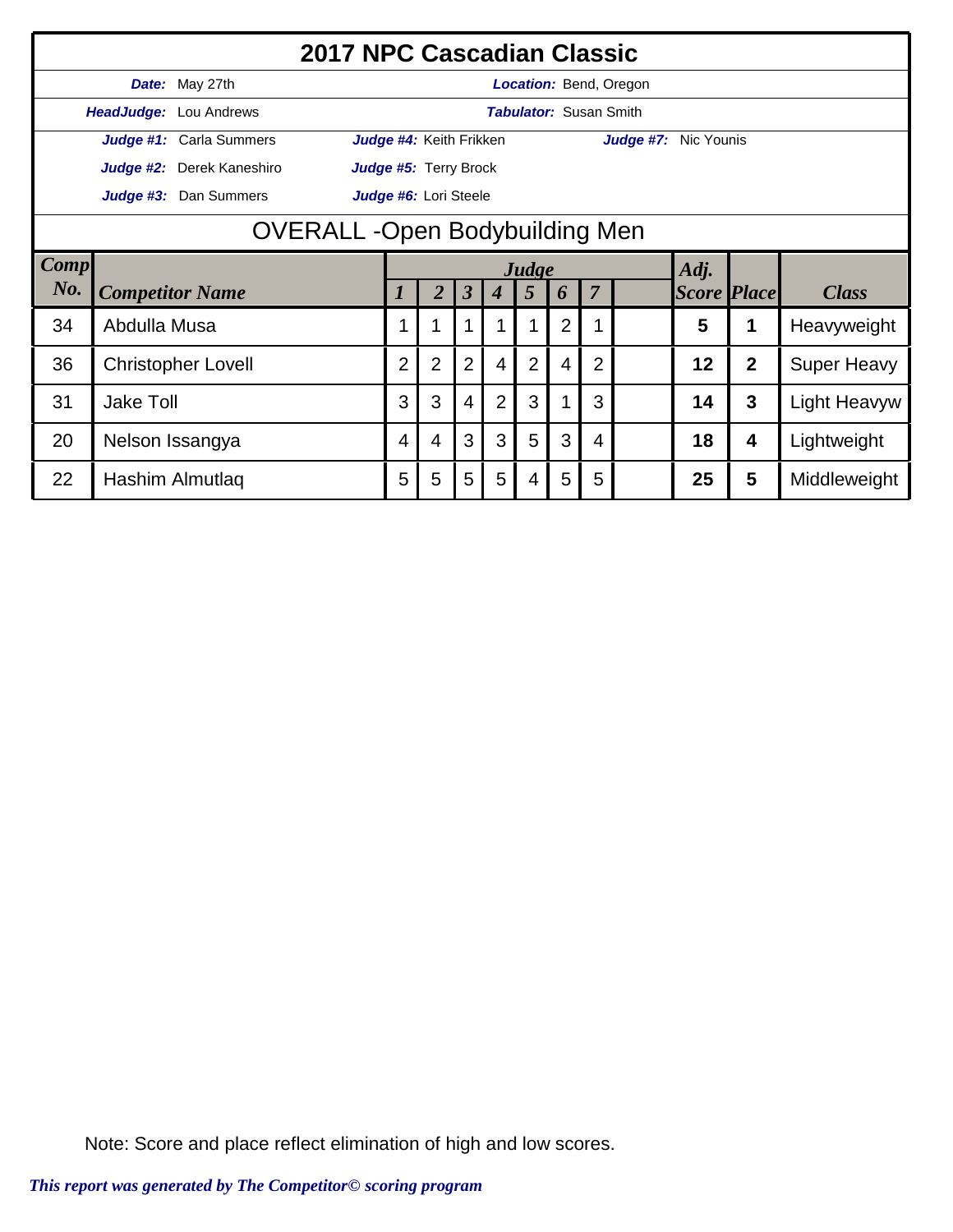|             |                               | <b>2017 NPC Cascadian Classic</b> |                                 |   |                      |                |                               |                |                |                               |                    |             |                     |  |
|-------------|-------------------------------|-----------------------------------|---------------------------------|---|----------------------|----------------|-------------------------------|----------------|----------------|-------------------------------|--------------------|-------------|---------------------|--|
|             |                               | <b>Date:</b> May 27th             |                                 |   |                      |                |                               |                |                | <b>Location: Bend, Oregon</b> |                    |             |                     |  |
|             |                               | <b>HeadJudge:</b> Lou Andrews     |                                 |   |                      |                | <b>Tabulator: Susan Smith</b> |                |                |                               |                    |             |                     |  |
|             | Judge #1:                     |                                   | Judge #4:                       |   |                      |                |                               |                |                | Judge #7:                     |                    |             |                     |  |
|             | Judge #2:                     |                                   | Judge #5:                       |   |                      |                |                               |                |                |                               |                    |             |                     |  |
|             | Judge #3:                     |                                   | Judge #6:                       |   |                      |                |                               |                |                |                               |                    |             |                     |  |
|             | <b>OVERALL-Physique Women</b> |                                   |                                 |   |                      |                |                               |                |                |                               |                    |             |                     |  |
| <b>Comp</b> |                               |                                   |                                 |   |                      |                | Judge                         |                |                |                               | Adj.               |             |                     |  |
| No.         |                               | <b>Competitor Name</b>            |                                 |   | $\boldsymbol{\beta}$ | 4              | 5                             | 6              | $\overline{7}$ |                               | <b>Score Place</b> |             | <b>Class</b>        |  |
| 37          |                               | <b>Stephanie Garner</b>           | $\mathbf 1$<br>1<br>1<br>1<br>1 |   |                      |                |                               |                |                |                               | 5                  |             | <b>Masters Over</b> |  |
| 49          | Megan Little                  |                                   | $\overline{2}$                  | 2 | $\overline{2}$       | $\overline{2}$ | $\overline{2}$                | $\overline{2}$ | 2              |                               | 10                 | $\mathbf 2$ | Class B Unde        |  |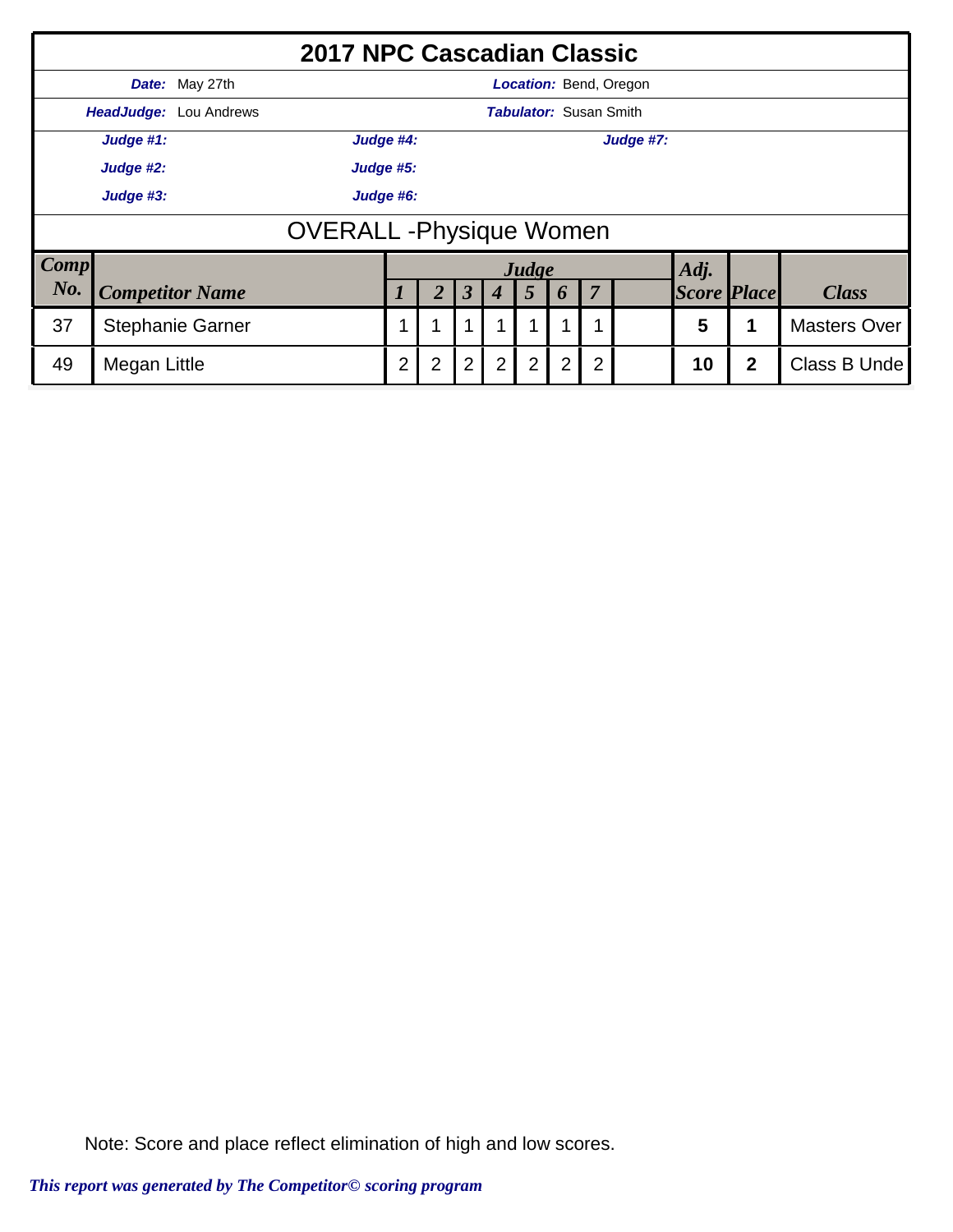|             |                                       |                               | <b>2017 NPC Cascadian Classic</b> |   |                              |                  |   |                               |                    |                |                               |      |              |              |  |
|-------------|---------------------------------------|-------------------------------|-----------------------------------|---|------------------------------|------------------|---|-------------------------------|--------------------|----------------|-------------------------------|------|--------------|--------------|--|
|             |                                       | <b>Date:</b> May 27th         |                                   |   |                              |                  |   |                               |                    |                | <b>Location:</b> Bend, Oregon |      |              |              |  |
|             |                                       | <b>HeadJudge:</b> Lou Andrews |                                   |   |                              |                  |   | <b>Tabulator: Susan Smith</b> |                    |                |                               |      |              |              |  |
|             |                                       | Judge #1: Carla Summers       |                                   |   | Judge #4: Keith Frikken      |                  |   |                               |                    |                | Judge #7: Nic Younis          |      |              |              |  |
|             |                                       | Judge #2: Derek Kaneshiro     |                                   |   | <b>Judge #5: Terry Brock</b> |                  |   |                               |                    |                |                               |      |              |              |  |
|             |                                       | Judge #3: Dan Summers         | Judge #6: Lori Steele             |   |                              |                  |   |                               |                    |                |                               |      |              |              |  |
|             | <b>OVERALL</b> - Masters Figure Women |                               |                                   |   |                              |                  |   |                               |                    |                |                               |      |              |              |  |
| <b>Comp</b> |                                       |                               |                                   |   |                              |                  |   | Judge                         |                    |                |                               | Adj. |              |              |  |
| No.         | <b>Competitor Name</b>                |                               | $\boldsymbol{3}$                  |   | 5                            | $\boldsymbol{p}$ | 7 |                               | <b>Score Place</b> |                | <b>Class</b>                  |      |              |              |  |
| 68          | <b>Stephanie Garner</b>               |                               |                                   |   |                              |                  |   |                               | 1                  |                | 5                             |      | Class B Over |              |  |
| 56          | Erica Dargene                         |                               |                                   | 2 | $\overline{2}$               | $\overline{2}$   | 2 | $\overline{2}$                | $\overline{2}$     | $\overline{2}$ |                               | 10   | $\mathbf{2}$ | Class A Over |  |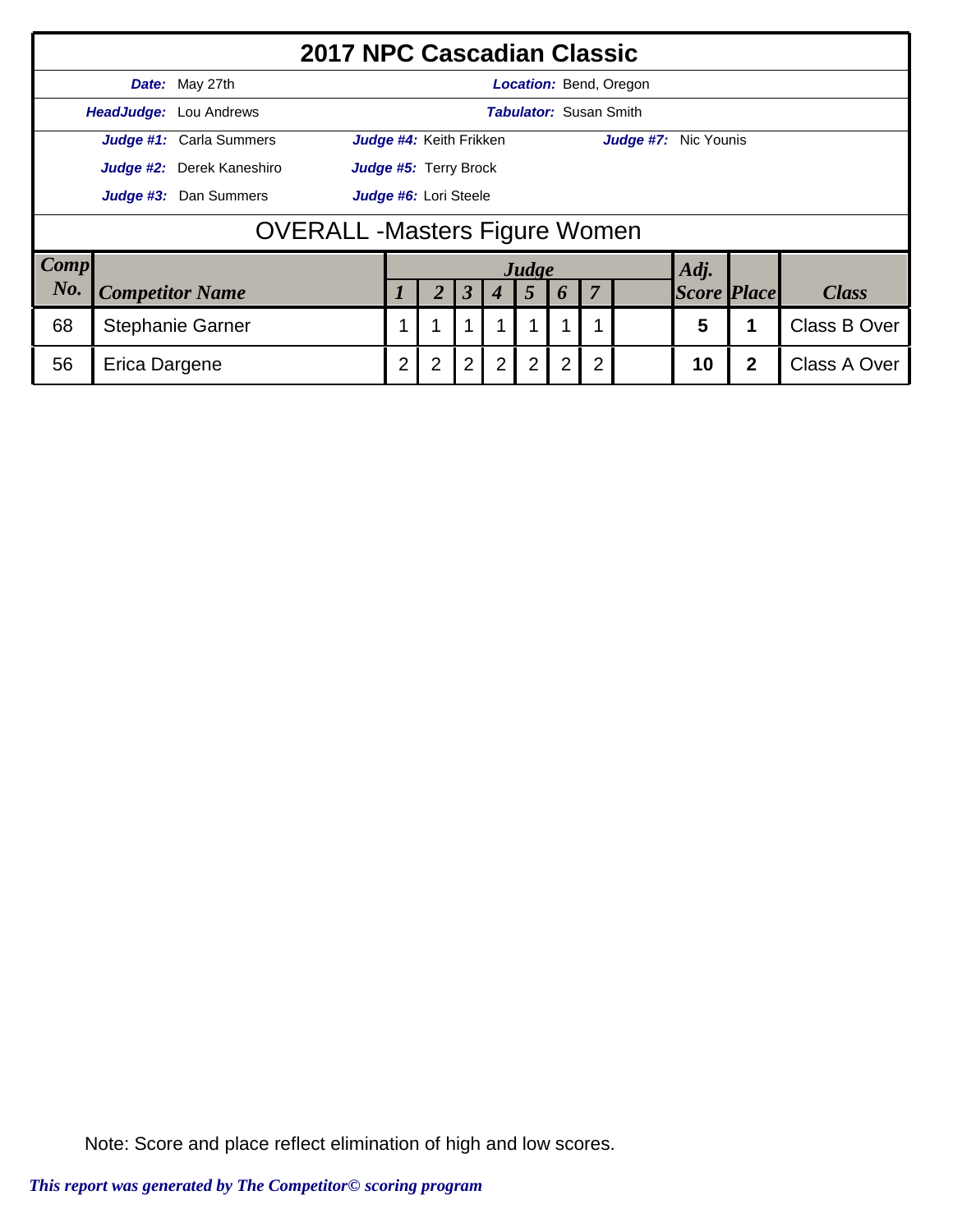|      |                        |                                    | <b>2017 NPC Cascadian Classic</b> |                |                         |                      |                  |                 |                               |                |                               |                    |                |                     |
|------|------------------------|------------------------------------|-----------------------------------|----------------|-------------------------|----------------------|------------------|-----------------|-------------------------------|----------------|-------------------------------|--------------------|----------------|---------------------|
|      |                        | Date: May 27th                     |                                   |                |                         |                      |                  |                 |                               |                | <b>Location: Bend, Oregon</b> |                    |                |                     |
|      |                        | HeadJudge: Lou Andrews             |                                   |                |                         |                      |                  |                 | <b>Tabulator: Susan Smith</b> |                |                               |                    |                |                     |
|      |                        | Judge #1: Carla Summers            |                                   |                | Judge #4: Keith Frikken |                      |                  |                 |                               |                | Judge #7: Nic Younis          |                    |                |                     |
|      |                        | Judge #2: Derek Kaneshiro          |                                   |                | Judge #5: Terry Brock   |                      |                  |                 |                               |                |                               |                    |                |                     |
|      |                        | Judge #3: Dan Summers              |                                   |                | Judge #6: Lori Steele   |                      |                  |                 |                               |                |                               |                    |                |                     |
|      |                        | <b>OVERALL</b> - Open Figure Women |                                   |                |                         |                      |                  |                 |                               |                |                               |                    |                |                     |
| Comp |                        |                                    |                                   |                |                         |                      |                  | Judge           |                               |                |                               | Adj.               |                |                     |
| No.  |                        | <b>Competitor Name</b>             |                                   |                | 2                       | $\boldsymbol{\beta}$ | $\boldsymbol{4}$ | $5\overline{)}$ | 6                             | $\overline{7}$ |                               | <b>Score Place</b> |                | <b>Class</b>        |
| 112  | Alexa Floria           |                                    |                                   |                |                         |                      |                  |                 |                               |                |                               | 5                  |                | Class C Und         |
| 100  |                        | <b>Stephanie Garner</b>            |                                   | $\overline{2}$ | $\overline{2}$          | $\overline{2}$       | $\overline{2}$   | $\overline{2}$  | $\overline{2}$                | 3              |                               | 10                 | $\overline{2}$ | Class A Unde        |
| 105  | Erica Dargene          |                                    |                                   |                |                         | 5                    | $\overline{4}$   | 3               | 3                             | 2              |                               | 16                 | 3              | Class B Unde        |
| 127  | <b>Amber Stevenson</b> |                                    |                                   |                | 4                       | 3                    | 3                | 4               | 4                             | 4              |                               | 19                 | 4              | Class D Und         |
| 133  |                        | Lindsay Richardson                 |                                   | 4              | 5                       | 4                    | 5                | 5               | 5                             | 5              |                               | 24                 | 5              | <b>Class E Over</b> |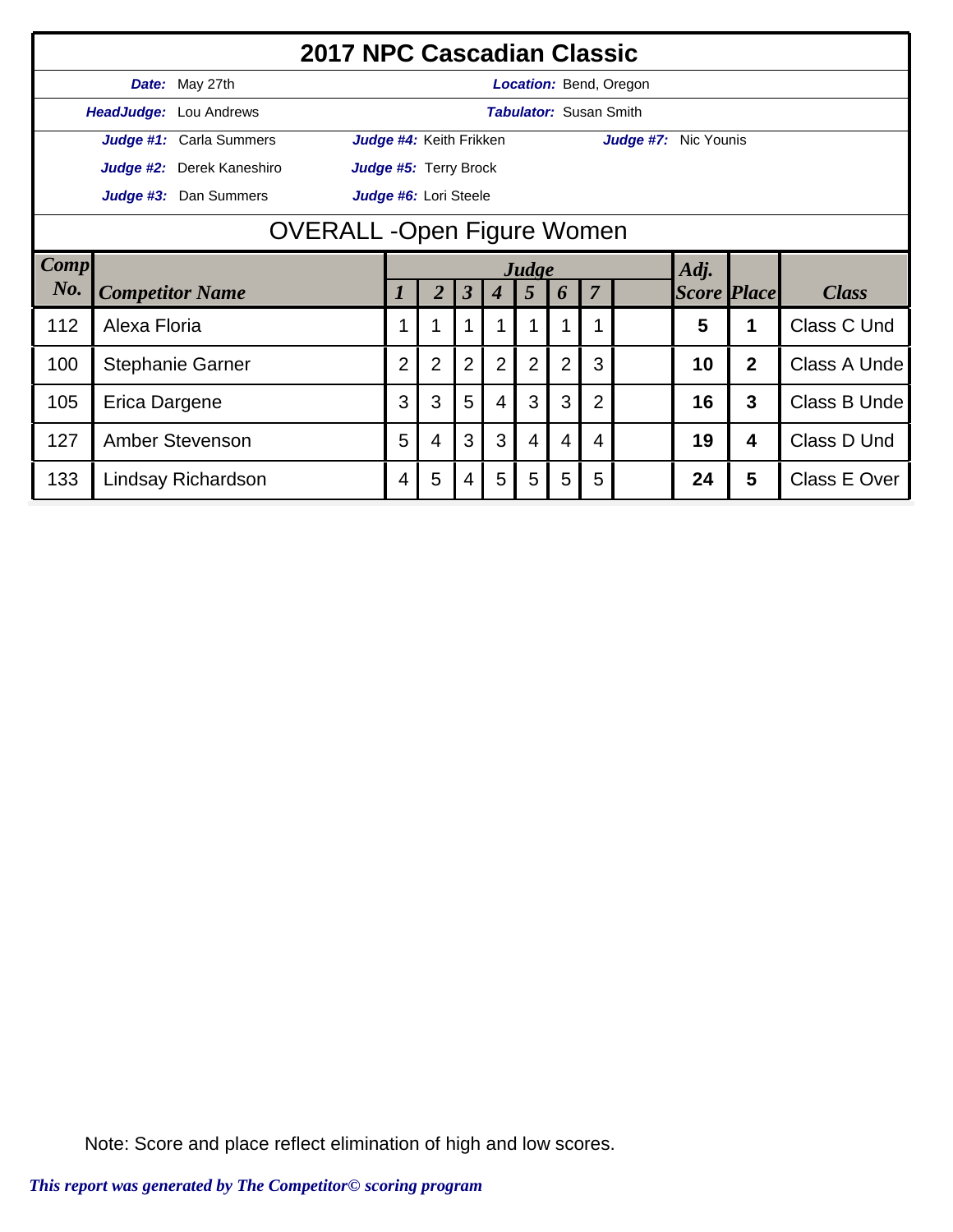|             |                                       | 2017 NPC Cascadian Classic    |                                                                                        |                         |                      |   |       |                               |   |                               |                    |                |                     |  |
|-------------|---------------------------------------|-------------------------------|----------------------------------------------------------------------------------------|-------------------------|----------------------|---|-------|-------------------------------|---|-------------------------------|--------------------|----------------|---------------------|--|
|             |                                       | Date: May 27th                |                                                                                        |                         |                      |   |       |                               |   | <b>Location:</b> Bend, Oregon |                    |                |                     |  |
|             |                                       | <b>HeadJudge:</b> Lou Andrews |                                                                                        |                         |                      |   |       | <b>Tabulator: Susan Smith</b> |   |                               |                    |                |                     |  |
|             |                                       | Judge #1: Carla Summers       |                                                                                        | Judge #4: Keith Frikken |                      |   |       |                               |   | Judge #7: Nic Younis          |                    |                |                     |  |
|             |                                       | Judge #2: Derek Kaneshiro     | Judge #5: Terry Brock                                                                  |                         |                      |   |       |                               |   |                               |                    |                |                     |  |
|             |                                       | Judge #3: Dan Summers         | Judge #6: Lori Steele                                                                  |                         |                      |   |       |                               |   |                               |                    |                |                     |  |
|             | <b>OVERALL - Classic Physique Men</b> |                               |                                                                                        |                         |                      |   |       |                               |   |                               |                    |                |                     |  |
| <b>Comp</b> |                                       |                               |                                                                                        |                         |                      |   | Judge |                               |   |                               | Adj.               |                |                     |  |
| No.         |                                       | <b>Competitor Name</b>        |                                                                                        |                         | $\boldsymbol{\beta}$ | 4 | 5     | 6                             | 7 |                               | <b>Score Place</b> |                | <b>Class</b>        |  |
| 146         |                                       | <b>Dustin Pederson</b>        |                                                                                        |                         |                      | 3 | 3     | 2                             |   |                               | 8                  |                | <b>Class C Over</b> |  |
| 136         | <b>Gavin Hamblin</b>                  |                               | 3<br>3<br>3<br>$\overline{2}$<br>1                                                     |                         |                      |   |       |                               |   |                               | 10                 | $\overline{2}$ | Class A Unde        |  |
| 139         |                                       | Nelson Issangya               | $\overline{2}$<br>$\overline{2}$<br>$\overline{2}$<br>$\overline{2}$<br>$\overline{2}$ |                         |                      |   |       |                               | 3 |                               | 11                 | 3              | Class B Unde        |  |
| 134         | Larry Zeigler                         |                               | 4                                                                                      | 4                       | 4                    | 4 | 4     | 4                             | 4 |                               | 20                 | 4              | <b>Masters Over</b> |  |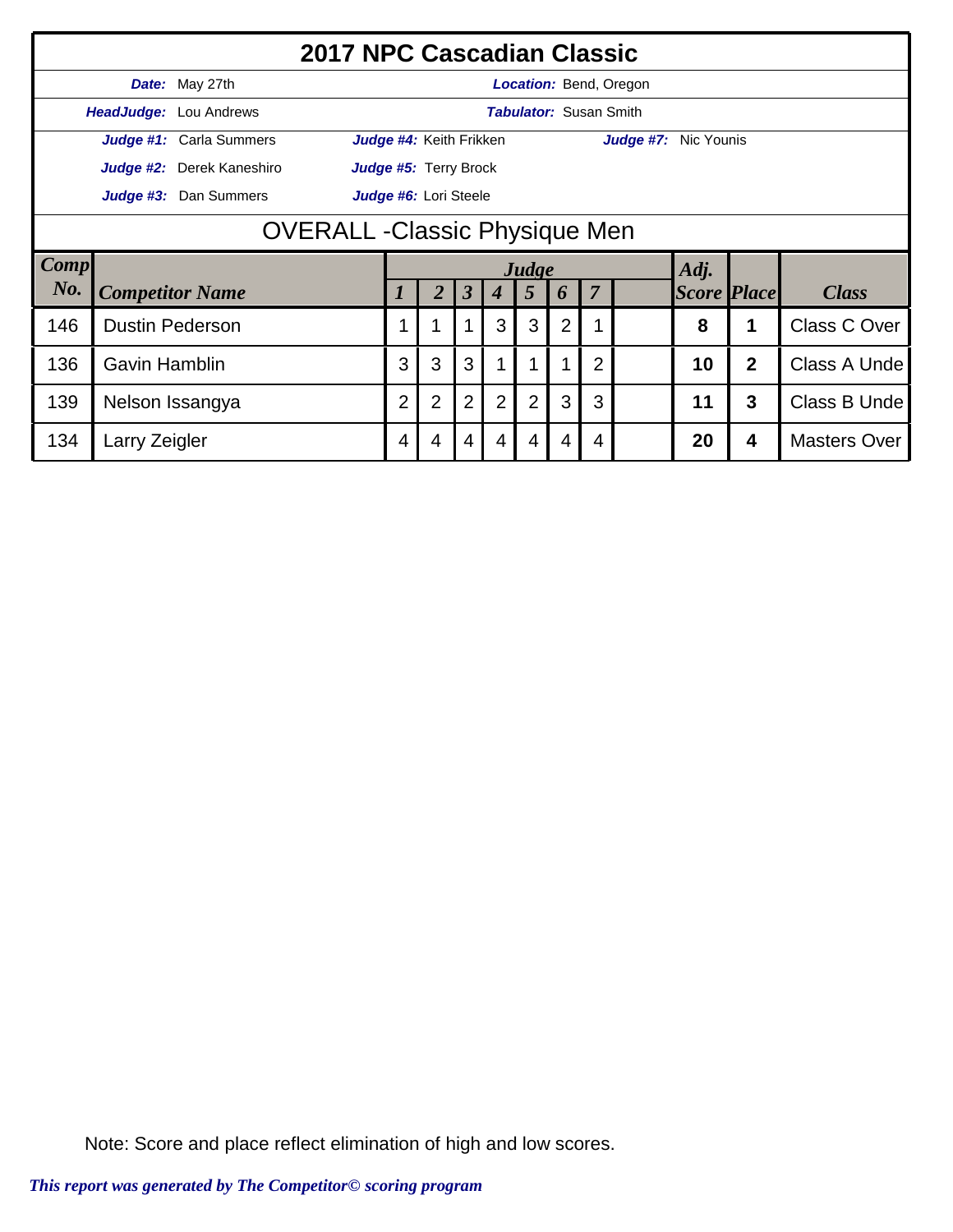|             |                                       | <b>2017 NPC Cascadian Classic</b> |                       |                |                      |                  |                |                               |                |                               |                    |              |                     |  |  |  |
|-------------|---------------------------------------|-----------------------------------|-----------------------|----------------|----------------------|------------------|----------------|-------------------------------|----------------|-------------------------------|--------------------|--------------|---------------------|--|--|--|
|             |                                       | Date: May 27th                    |                       |                |                      |                  |                |                               |                | <b>Location: Bend, Oregon</b> |                    |              |                     |  |  |  |
|             |                                       | <b>HeadJudge:</b> Lou Andrews     |                       |                |                      |                  |                | <b>Tabulator: Susan Smith</b> |                |                               |                    |              |                     |  |  |  |
|             | Judge #1:                             |                                   | Judge #4:             |                |                      |                  |                |                               |                | Judge #7: Nic Younis          |                    |              |                     |  |  |  |
|             | Judge #2:                             |                                   | Judge #5: Terry Brock |                |                      |                  |                |                               |                |                               |                    |              |                     |  |  |  |
|             | Judge #6: Lori Steele<br>Judge #3:    |                                   |                       |                |                      |                  |                |                               |                |                               |                    |              |                     |  |  |  |
|             | <b>OVERALL</b> - Masters Physique Men |                                   |                       |                |                      |                  |                |                               |                |                               |                    |              |                     |  |  |  |
| <b>Comp</b> |                                       |                                   |                       |                |                      |                  | Judge          |                               |                |                               | Adj.               |              |                     |  |  |  |
| No.         |                                       | <b>Competitor Name</b>            |                       |                | $\boldsymbol{\beta}$ | $\boldsymbol{4}$ | $\overline{5}$ | 6                             | $\overline{7}$ |                               | <b>Score Place</b> |              | <b>Class</b>        |  |  |  |
| 151         | Ed Casaday                            |                                   | 5<br>Class A Over     |                |                      |                  |                |                               |                |                               |                    |              |                     |  |  |  |
| 157         | <b>Steve Cain</b>                     |                                   | $\overline{2}$        | $\overline{2}$ | $\overline{2}$       | 2                | $\overline{2}$ | $\overline{2}$                | $\overline{2}$ |                               | 10                 | $\mathbf{2}$ | <b>Class B Over</b> |  |  |  |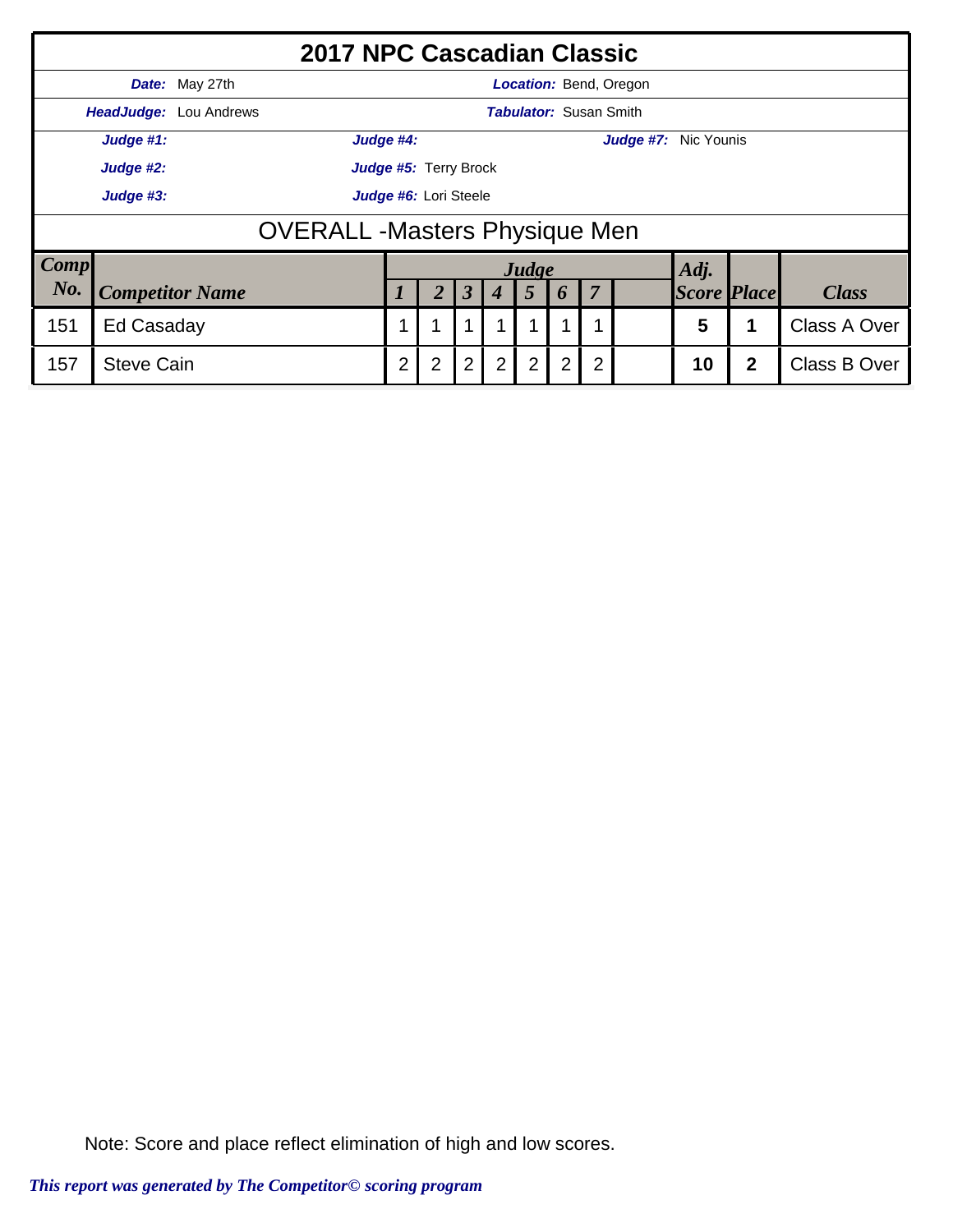|      |                      | <b>2017 NPC Cascadian Classic</b>  |                         |                |                      |                  |                |                |                               |                               |                    |                         |              |
|------|----------------------|------------------------------------|-------------------------|----------------|----------------------|------------------|----------------|----------------|-------------------------------|-------------------------------|--------------------|-------------------------|--------------|
|      |                      | Date: May 27th                     |                         |                |                      |                  |                |                |                               | <b>Location: Bend, Oregon</b> |                    |                         |              |
|      |                      | HeadJudge: Lou Andrews             |                         |                |                      |                  |                |                | <b>Tabulator: Susan Smith</b> |                               |                    |                         |              |
|      |                      | Judge #1: Carla Summers            | Judge #4: Keith Frikken |                |                      |                  |                |                |                               | Judge #7: Nic Younis          |                    |                         |              |
|      |                      | Judge #2: Derek Kaneshiro          | Judge #5: Terry Brock   |                |                      |                  |                |                |                               |                               |                    |                         |              |
|      |                      | Judge #3: Dan Summers              | Judge #6: Lori Steele   |                |                      |                  |                |                |                               |                               |                    |                         |              |
|      |                      | <b>OVERALL</b> - Open Physique Men |                         |                |                      |                  |                |                |                               |                               |                    |                         |              |
| Comp |                      |                                    |                         |                |                      |                  | Judge          |                |                               |                               | Adj.               |                         |              |
| No.  |                      | <b>Competitor Name</b>             | 1                       | 2              | $\boldsymbol{\beta}$ | $\boldsymbol{4}$ | $\overline{5}$ | 6              | $\overline{7}$                |                               | <b>Score Place</b> |                         | <b>Class</b> |
| 193  | Dane Tufford         |                                    | 2                       |                |                      |                  |                |                |                               |                               | 5                  | 1                       | Class D Und  |
| 195  |                      | <b>Dustin Pederson</b>             |                         | $\overline{2}$ | $\overline{2}$       | 3                | 3              | $\overline{2}$ | $\overline{2}$                |                               | 11                 | $\overline{2}$          | Class E Over |
| 184  | Joshua Benedict      |                                    |                         |                | 3                    | $\overline{2}$   | $\overline{2}$ | 3              | 3                             |                               | 14                 | 3                       | Class C Und  |
| 180  | Christopher Ammerman |                                    |                         | $\overline{4}$ | 4                    | 5                | 4              | 4              | 4                             |                               | 20                 | $\overline{\mathbf{4}}$ | Class A Unde |
| 182  |                      | Christopher Robinson               | 5                       | 5              | 5                    | 4                | 5              | 5              | 5                             |                               | 25                 | 5                       | Class B Unde |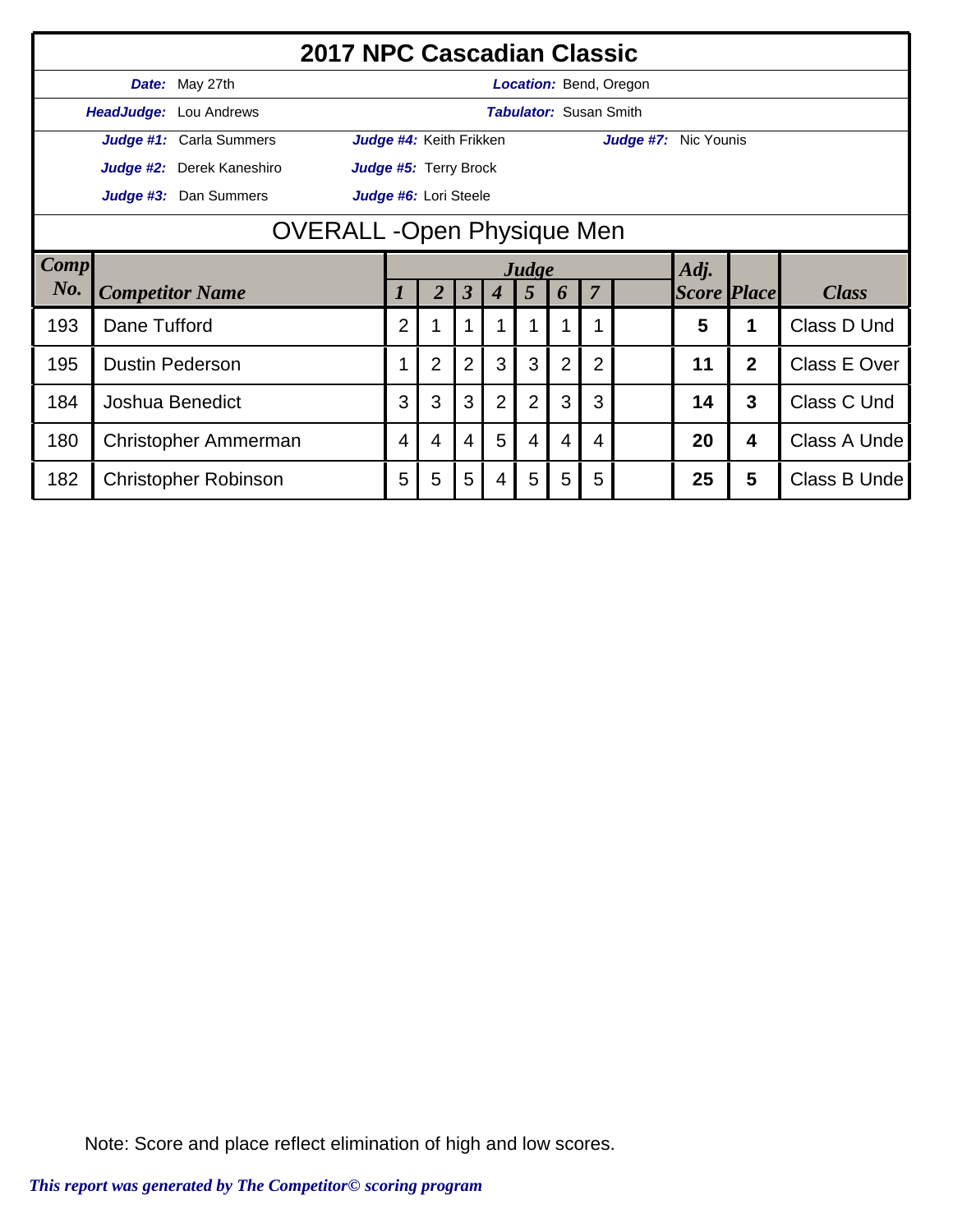|             |                                                |                               | <b>2017 NPC Cascadian Classic</b> |                |                              |                |                |                |                |  |                               |              |                     |  |
|-------------|------------------------------------------------|-------------------------------|-----------------------------------|----------------|------------------------------|----------------|----------------|----------------|----------------|--|-------------------------------|--------------|---------------------|--|
|             |                                                | Date: May 27th                |                                   |                |                              |                |                |                |                |  | <b>Location:</b> Bend, Oregon |              |                     |  |
|             |                                                | <b>HeadJudge:</b> Lou Andrews |                                   |                |                              |                |                |                |                |  | <b>Tabulator: Susan Smith</b> |              |                     |  |
|             |                                                | Judge #1: Carla Summers       |                                   |                | Judge #4: Keith Frikken      |                |                |                |                |  | Judge #7: Nic Younis          |              |                     |  |
|             |                                                | Judge #2: Derek Kaneshiro     |                                   |                | <b>Judge #5: Terry Brock</b> |                |                |                |                |  |                               |              |                     |  |
|             | Judge #3: Dan Summers<br>Judge #6: Lori Steele |                               |                                   |                |                              |                |                |                |                |  |                               |              |                     |  |
|             | <b>OVERALL -Masters Bikini Women</b>           |                               |                                   |                |                              |                |                |                |                |  |                               |              |                     |  |
| <b>Comp</b> |                                                |                               |                                   |                |                              |                |                | Judge          |                |  |                               | Adj.         |                     |  |
| No.         | <b>Competitor Name</b>                         |                               |                                   | 2              | $\boldsymbol{\beta}$         |                | $\overline{5}$ | 6              | $\overline{7}$ |  | <b>Score Place</b>            |              | <b>Class</b>        |  |
| 199         | <b>Shirley Carney</b>                          |                               |                                   |                |                              |                |                |                | 1              |  | 5                             |              | Class A Over        |  |
| 213         | Debi Isborn                                    |                               | 2                                 | $\overline{2}$ | $\overline{2}$               | $\overline{2}$ | $\overline{2}$ | $\overline{2}$ | $\overline{2}$ |  | 10                            | $\mathbf{2}$ | <b>Class B Over</b> |  |